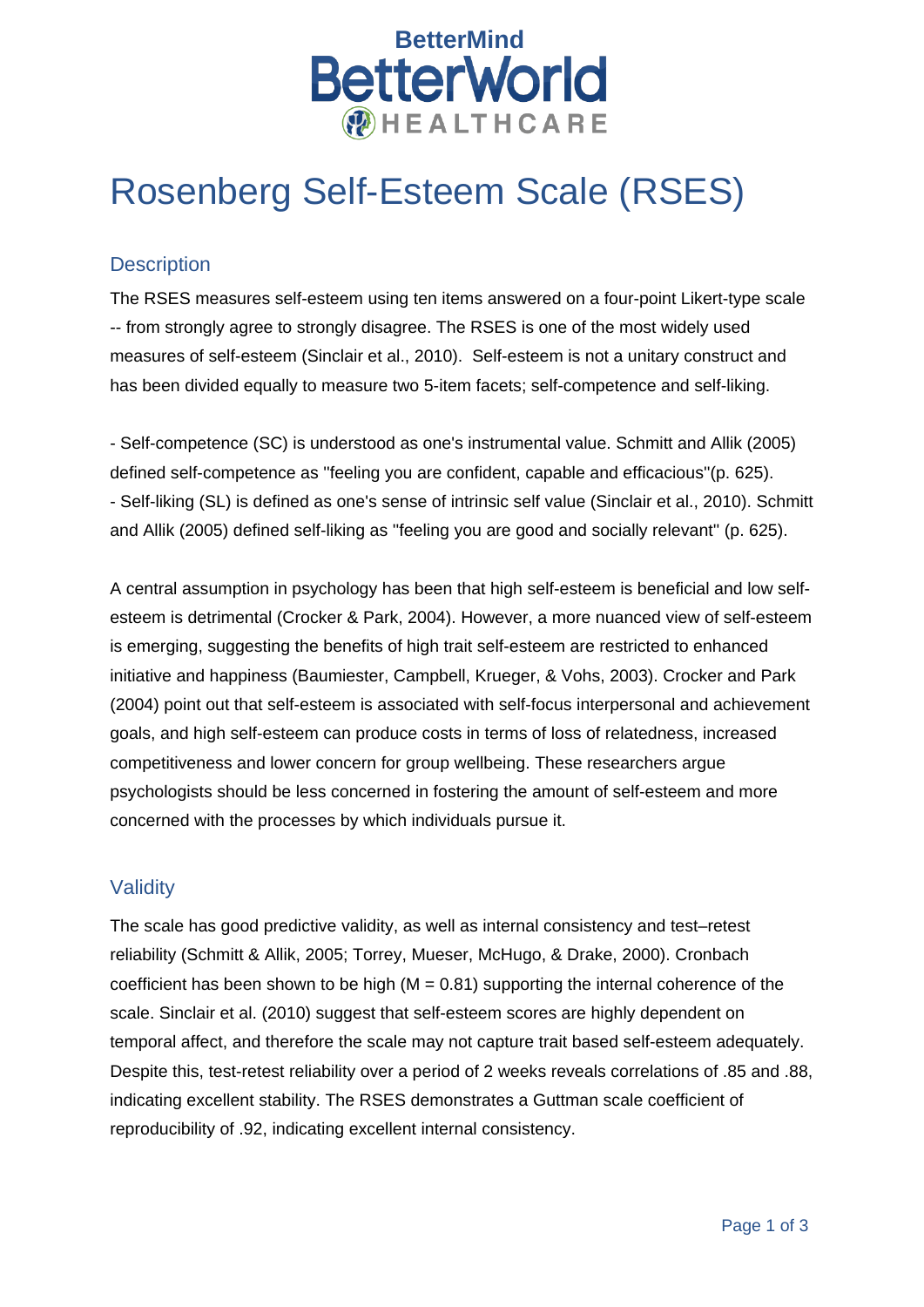

#### Interpretation

The minimum total score is 0 and the maximum is 30, with higher scores representing higher self-esteem. Results consist of four raw scores and four percentiles: Total self-esteem, selfcompetence (sum of first five items), self-liking (sum of second five items) and selfcompetence minus self liking (SC-SL). Percentiles indicate how the client's self-esteem compares to Sinclair's adult sample.

Sinclair et al. (2010) found that among a sample of 503 adults ( $M = 44.7$  years, SD = 16.3) the average self-esteem score was  $22.62$  (SD =  $5.8$ ). The self-competence subscale had a mean of 12.01 (SD=2.82). The mean for self-liking was 10.62 (SD = 3.35). Additionally, when the raw self-liking score was taken away from the raw self-competence score (SC-SL), the average difference was 1.39 (SD=2.15).

Despite higher self-esteem not always being more adaptive, evidence shows that selfesteem is negatively and linearly related to disorders of mood and anxiety (Greenberg et al., 1992; Lightsey et al., 2006; Neustadt et al., 2006; Torrey et al., 2000), so higher self-esteem has been shown to be protective against some mental disorders.

# Developer

Rosenberg, M. (1965). Rosenberg self-esteem scale (RSE). Acceptance and Commitment Therapy. Measures Package, 61.

# References

Sinclair SJ; Blais MA; Gansler DA; Sandberg E; Bistis K; LoCicero A. Psychometric properties of the Rosenberg Self-Esteem Scale: overall and across demographic groups living within the United States. Eval Health Prof;33(1):56-80, 2010

Schmitt, D. P., & Allik, J. (2005). Simultaneous administration of the Rosenberg Self-Esteem Scale in 53 nations: exploring the universal and culture-specific features of global selfesteem. Journal of personality and social psychology, 89(4), 623.

Crocker, J., & Park, L. E. (2004). The costly pursuit of self-esteem. Psychological Bulletin; Psychological Bulletin, 130(3), 392.